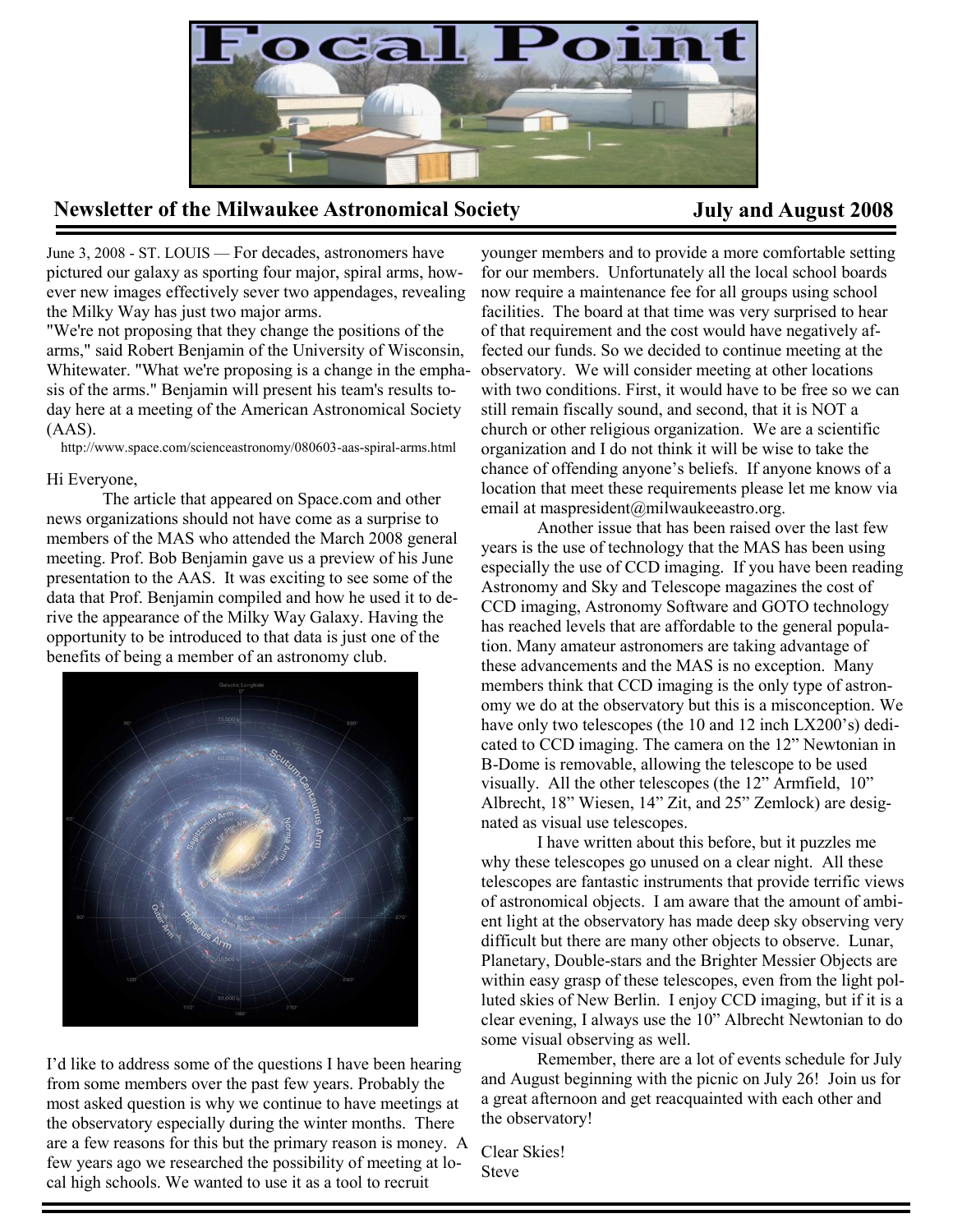

## **A Spectacular Occultation in September By Gerry Samolyk**

Normally, a bright asteroid is not a desirable candidate If enough people observe this occultation from different for an occultation however, when the target star is 6 magnitude, a 10 magnitude asteroid will look faint by event from being visible in a small telescope. The wide probably go mobile and fill a gap between observers. path will make an occultation observable for all of southern and most of central Wisconsin.

To observe this event all you need is a small telescope, Keep an eye on the MAS website for updates and better tape recorder, and a shortwave radio that can receive charts. WWV time signals (5, 10, or 15 MHz). These radios are available at Radio Shack. Simply record the time signal The details are: on the tape and make a sound to mark the time that the star dims and returns to normal brightness. The brightness will drop 4 magnitudes so there will be no doubt.

You may also consider using a video recorder (with the time signals on the sound track). Some camcorders may

be able to record the star. You can try it out in the weeks before the event.

comparison. Even the bright moon will not prevent this plan to observe this event and from what location. I will locations, we will be able to get an accurate picture of the size and shape of the asteroid. Let me know if you

> For those of you who have never seen an asteroid occult a star, you may never get an easier event to observe.

Date: Sept 12 (Friday morning) Time: 6:29 UT or 1:29 AM CDT Star mag: 5.96 V Asteroid mag: 9.9 V